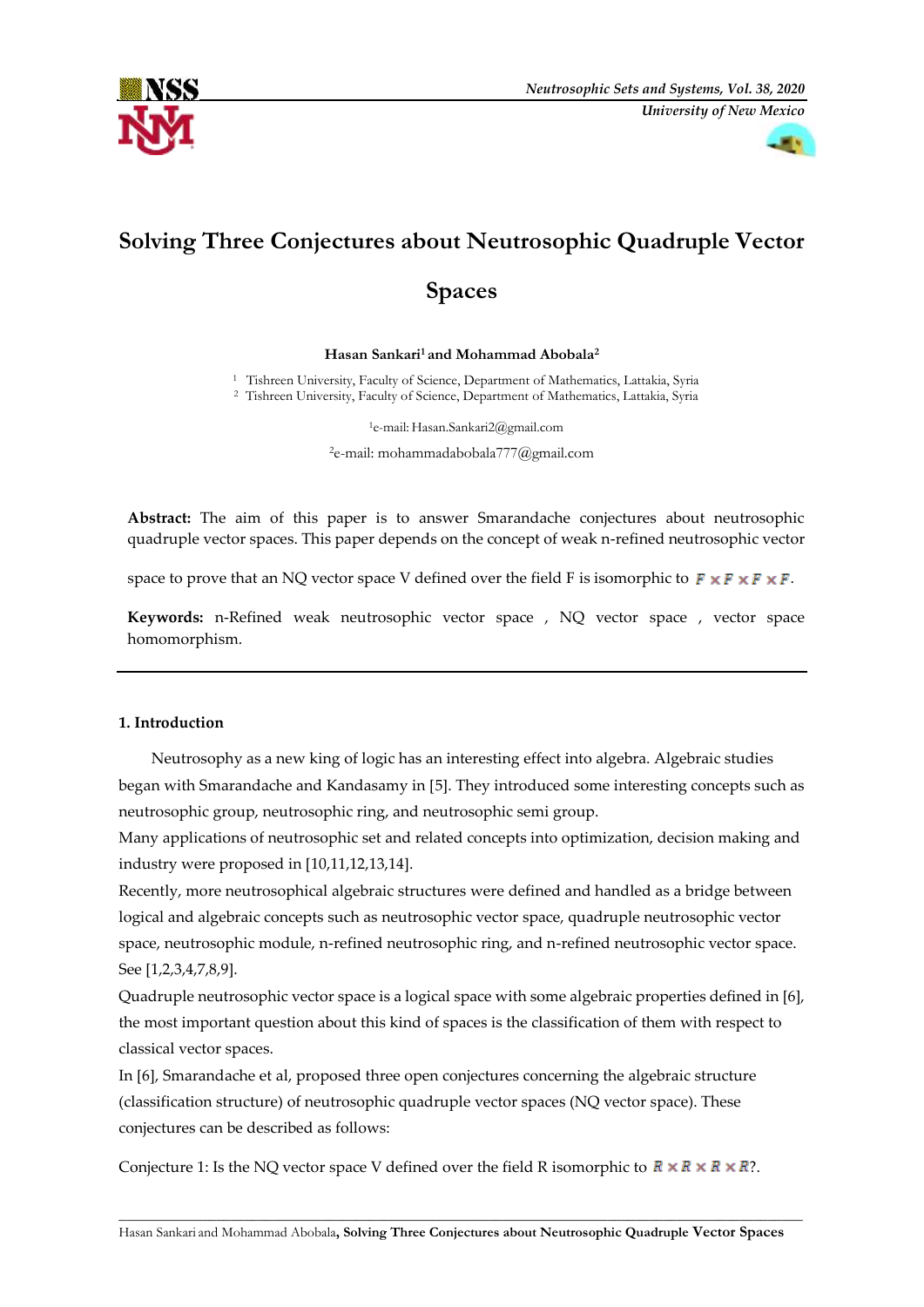Conjecture 2: Is the NQ vector space V defined over the field C isomorphic to  $C \times C \times C \times C$ ?.

Conjecture 3: Is the NQ vector space V defined over the field  $Z_p$  isomorphic to  $Z_p \times Z_p \times Z_p \times Z_p$ ?. In this work we prove that the answer of previous conjectures is yes. We use the properties of weak n-refined neutrosophic vector space  $V_n(I)$  to reach our goal.

These three conjectures are called Smarandache's conjectures.

Our motivation to write this paper is to give a classification theorem for n-refined weak neutrosophic vector spaces, as well as to answer three conjectures proposed by Smarandache about classifying quadruple neutrosophic vector spaces. This work shows for the first time the algebraic connection between n-refined neutrosophic weak vector spaces and quadruple neutrosophic vector spaces.

#### **2. Preliminares**

## **Definition 2.1**: [8]

Let  $(R, +, \times)$  be a ring and  $I_k$ ;  $1 \le k \le n$  be n indeterminacies. We define

 $R_n(I)$ ={ $a_0 + a_1I + \cdots + a_nI_n$ ;  $a_i \in R$ } to be n-refined neutrosophic ring.

# **Definition 2.2** :[4]

Let (V,  $+$ , .) be a vector space over the field K then (V(I),  $+$ , ) is called a weak neutrosophic vector space over the field K, and it is called a strong neutrosophic vector space if it is a vector space over the neutrosophic field K(I).

## **Definition 2.3**: [9]

Let (K,+,⋅) be a field, we say that  $K_n(I) = K + K I_1 + \cdots + K I_n = \{a_0 + a_1 I_1 + \cdots + a_n I_n : a_i \in K\}$  is an

n-refined neutrosophic field.

It is clear that  $K_n(I)$  is an n-refined neutrosophic field, but not a field in the classical meaning.

#### **Definition 2.4**: [9]

Let (V,+,∙) be a vector space over the field K. Then we say that

 $V_n(I) = V + VI_1 + \dots + VI_n = \{x_0 + x_1I_1 + \dots + x_nI_n : x_i \in V\}$  is a weak n-refined neutrosophic vector

space over the field K. Elements of  $V_n(I)$  are called n-refined neutrosophic vectors, elements of K are called scalars.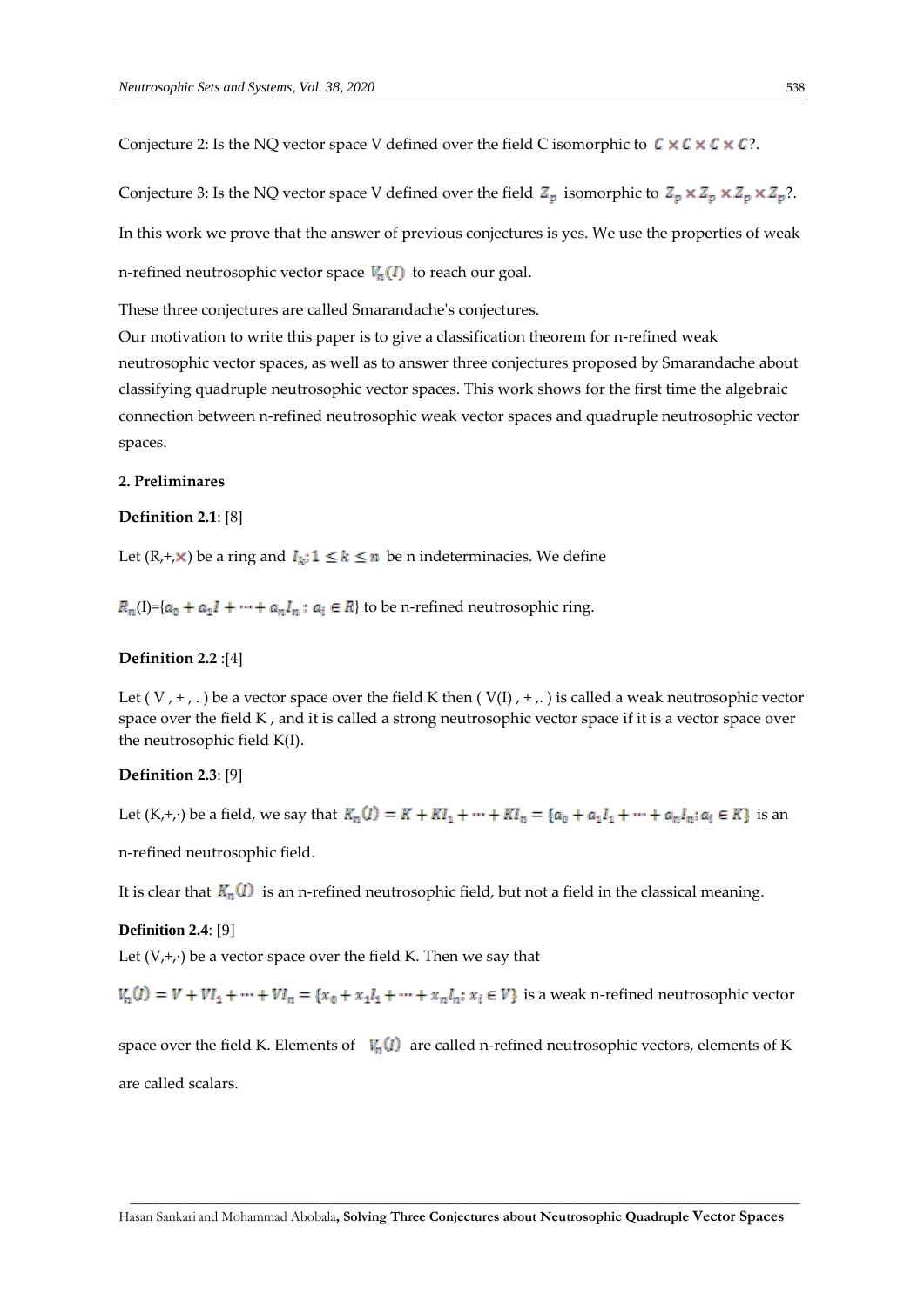If we take scalars from the n-refined neutrosophic field  $K_n(I)$ , we say that  $V_n(I)$  is a strong

n-refined neutrosophic vector space over the n-refined neutrosophic field  $K_n(I)$ . Elements of  $K_n(I)$ 

are called n-refined neutrosophic scalars.

**Definition 2.5**: [6]

The quadruple  $(a, bT, cl, dF)$ ;  $a, b, c, d \in R$  or  $C$  or  $Z_p$ , with T,I,F as in classical

Neutrosophic logic with a the known part and  $(bT, cI, dF)$  defined as the unknown part, denoted

by NQ=  $\{(a, bT, cI, dF) | a, b, c, d \in R \text{ or } C \text{ or } Z \text{ } n\}$  in called the Neutrosophic set of quadruple numbers.

**Remark 2.6**: [6]

 $(NQ, +,.)$  is a vector space, where (.) is an external multiplication by a scalar from the same field that NQ is built over.

# **Open conjectures** [6]

Conjecture 1: Is the NQ vector space V defined over the field R isomorphic to  $R \times R \times R \times R$ ?.

Conjecture 2: Is the NQ vector space V defined over the field C isomorphic to  $C \times C \times C \times C$ ?.

Conjecture 3: Is the NQ vector space V defined over the field  $Z_p$  isomorphic to  $Z_p \times Z_p \times Z_p \times Z_p$ ?.

## **3. Main concepts and results**

#### **Lemma 3.1**:

Let V be a vector space over the field K,  $V_n(I)$ , be the corresponding weak n-refined neutrosophic

vector space. Then

(a)  $V_{n-1}(I)$  is a homomorphic image of  $V_n(I)$ .

(b)  $V_n(I)/W \cong V_{n-1}(I)$ , where W is a subspace of  $V_n(I)$  with property  $W \cong V$ .

(c)  $V_m(I)$  is a homomorphic image of  $V_n(I)$ ;  $m \leq n$ .

# Proof:

(a) We define  $f: V_n(I) \to V_{n-1}(I)$ ;  $f(a_0 + a_1I_1 + \cdots + a_nI_n) = a_0 + a_1I_1 + \cdots + (a_{n-1} + a_n)I_{n-1}$ .

It is easy to see that f is well defined. Let  $x = \sum_{i=0}^{n} a_i I_i$ ,  $y = \sum_{i=0}^{n} b_i I_i$  be two arbitrary elements in

 $V_n(I)$ , r be any element in the field K, we have:

Hasan Sankari and Mohammad Abobala**, Solving Three Conjectures about Neutrosophic Quadruple Vector Spaces**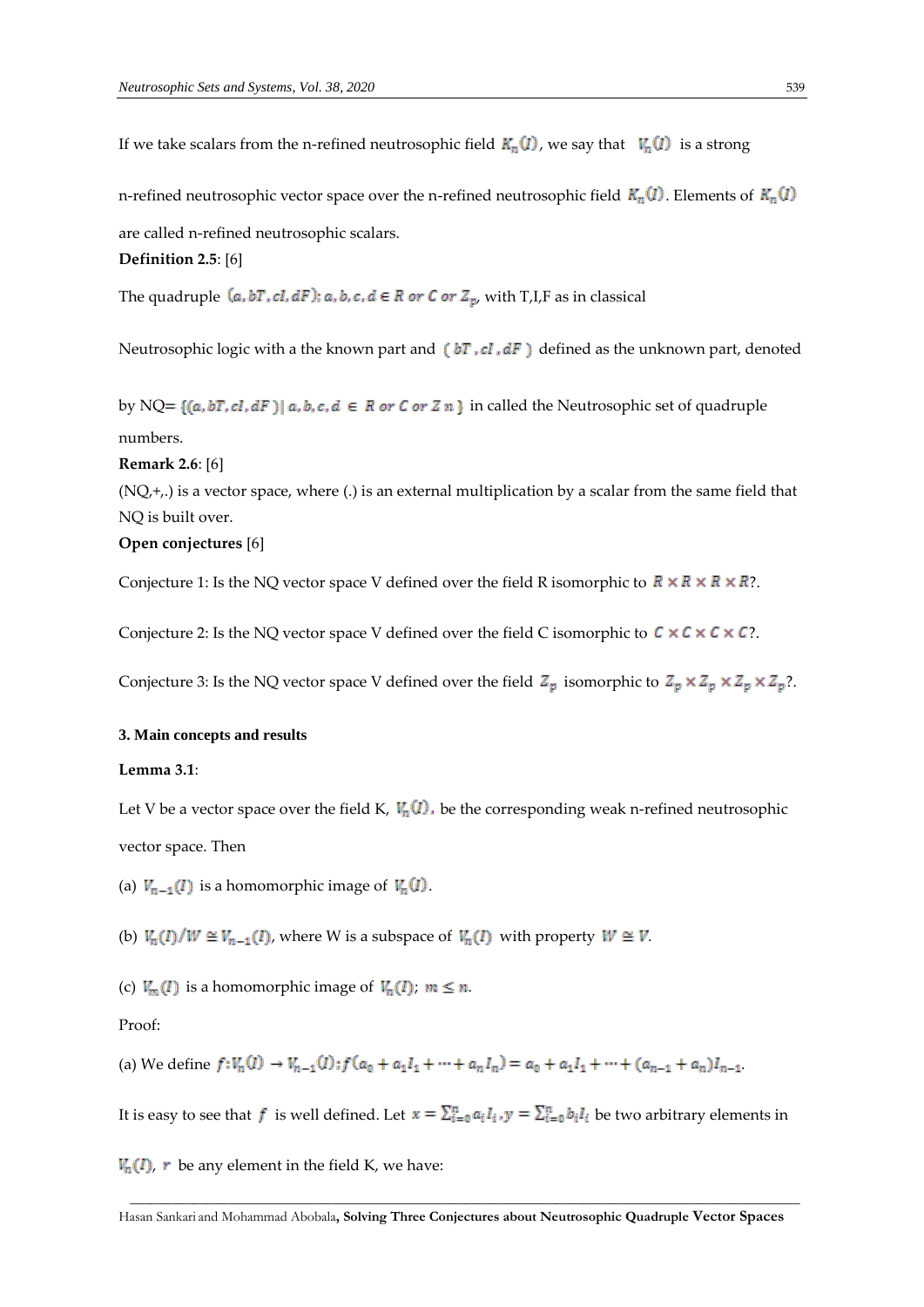$$
f(x + y) = (a_0 + b_0) + (a_1 + b_1)I_1 + \dots + (b_{n-1} + a_{n-1} + b_n + a_n)I_{n-1} = f(x) + f(y).
$$

$$
f(r,x) = f(\sum_{i=0}^{n} r, a_i I_i) = ra_0 + ra_1 I_a + \dots + (ra_{n-1} + rb_{n-1} + ra_n + rb_n)I_{n-1} = r \cdot f(x)
$$

Thus  $f$  is a homomorphism.

(b) 
$$
Ker(f) = \{x = \sum_{i=0}^{n} a_i I_i \in V_n(I); f(x) = 0\}
$$
, this implies

$$
a_i = 0 \text{ for all } 0 \le i \le n-2, a_{n-1} = -a_n \text{ so } W = \text{Ker}(f) = \{a_n (I_n - I_{n-1}); a_n \in V\}.
$$

Also, we have  $V_n(I)/W \cong V_{n-1}(I)$ . Now define  $g: W \to V$ ;  $g(a_n(I_n - I_{n-1})) = a_n$ , g is a well defined

map and it is an isomorphism, thus  $W \cong V$ .

(c) According to (a), we get a series of vector space homomorphisms

 $V_n(I) \to_{f_n} V_{n-1}(I) \to_{f_{n-1}} ... \to_{f_{n-m}} V_m(I)$ ,  $f_n \circ f_{n-1} \circ ... \circ f_{n-m}$  is a homomorphism since it is a product of homomorphisms. Thus our proof is complete.

# **Example 3.2**:

Let  $V = R^2$  be a vector space over the field R,  $R_2^2(I) = \{a + bl_1 + cl_2; a, b, c \in V\}$  be the

corresponding weak 2-refined neutrosophic vector space over R,  $R_1^2(I) = \{a + bl_1; a, b \in V\}$  be the corresponding weak 1-refined neutrosophic vector space over R.

 $f: R_2^2(I) \to R_1^2(I)$ ;  $f(a + bI_1 + cI_2) = a + (b + c)I_1$  is a homomorphism according to the previous

theorem.

 $Ker(f) = {c(I_2 - I_1); c \in V} \cong V.$ 

#### **Theorem 3.3**:

Let V be a vector space over the field K, V(I)=V+VI be the corresponding weak neutrosophic vector space over the field K,  $V_n(I)$  be the corresponding weak n-refined neutrosophic vector space over K. Then:

(a) 
$$
V \times V \cong V(I)
$$

(b) 
$$
V_n(I) \cong V \times V \times ... \times V
$$
  $(n + 1 \text{ times})$ 

Proof:

(a) Define  $f: V \times V \rightarrow V(I); f(x, y) = x + yI; x, y \in V$ , it is clear that f is well defined bijective map.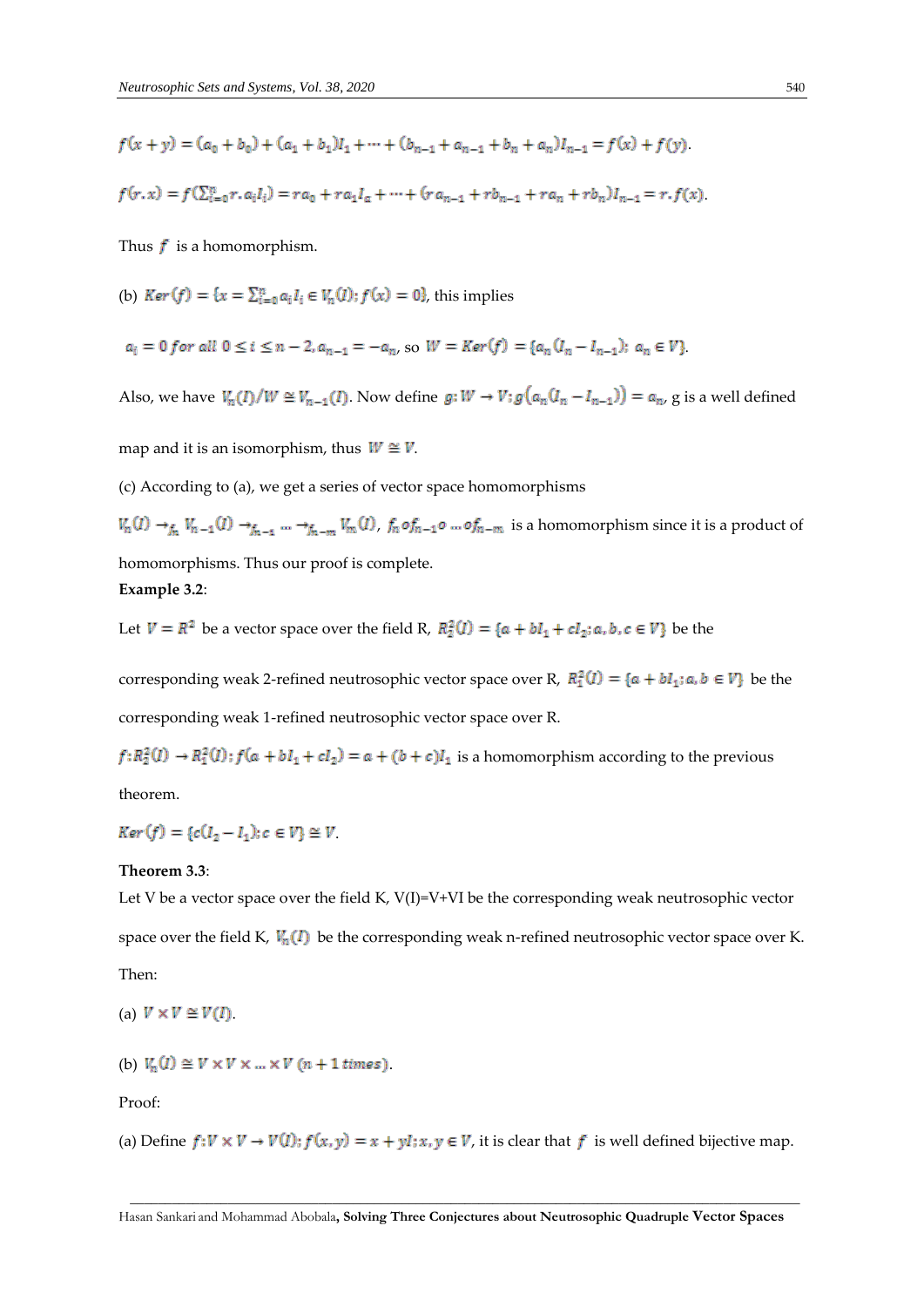Let  $(x, y)$ ,  $(z, t) \in V \times V$ ,  $r \in K$ , we have  $(x, y) + (z, t) = (x + z, y + t)$ ,  $r \cdot (x, y) = (r, x, r, y)$ ,

$$
f[(x, y) + (z, t)] = (x + z) + (y + t)I = (x + yI) + (z + tI) = f(x, y) + f(z, t).
$$

 $f[r_{n}(x, y)] = r_{n}(x + r_{n}, y] = r_{n}(x + y) = r_{n}(x)$ . Hence f is a vector space isomorphism.

(b) Define  $f: V_n(I) \to V \times V \times ... \times V$ ;  $f(x_0 + x_1I_1 + ... + x_nI_n) = (x_0, x_1, ..., x_n)$ .

By similar argument we find that  $f$  is an isomorphism.

# **Result 3.4**:

(a) Theorem 3.3 clarifies that the concept of weak neutrosophic vector space is a rediscovering of direct product of a vector space with itself, thus all results in [4] can be obtained easily according to this result.

(b) Theorem 3.3 clarifies that the concept of weak n-refined neutrosophic vector space is a rediscovering of direct product of a vector space with itself n+1 times, thus the question about defining basis of this kind of vector spaces in [9], can be answered easily.

# **Theorem 3.5**:

Let  $V = (a, bT, cl, dF)$  be a quadruple neutrosophic vector space defined over the field F, i.e

 $a, b, c, d \in F$ , then V is isomorphic to weak 3-refined neutrosophic vector space  $F_a(I)$  over the field

#### F.

Proof:

We define  $f: V \to F_3(I)$ ;  $f[(a, bT, cI, dF)] = a + bI_1 + cI_2 + dI_3$ .

f is well defined clearly. Let  $m = (a, bT, cI, dF), n = (x, yT, zI, tF)$  be two arbitrary elements in V,

where  $a, b, c, d, x, y, z, t \in F$ , we have:

 $m + n = (a + x, [b + y]T, [c + z]I, [d + t]F)$ 

 $f(m+n) = (a + x) + (b + y)I_1 + (c + z)I_2 + (d + t)I_3 = f(m) + f(n)$ .

Let s be an arbitrary element in the field F, then  $s, m = (s, a, s, bT, s, cI, s, dF)$ ,

 $f(s,m) = s, a + (s,b)I_1 + (s,c)I_2 + (s,d)I_3 = s, f(m)$ .

It is easy to see that  $f$  is a bijective map, thus we get the proof.

### **Solving conjectures**

Hasan Sankari and Mohammad Abobala**, Solving Three Conjectures about Neutrosophic Quadruple Vector Spaces**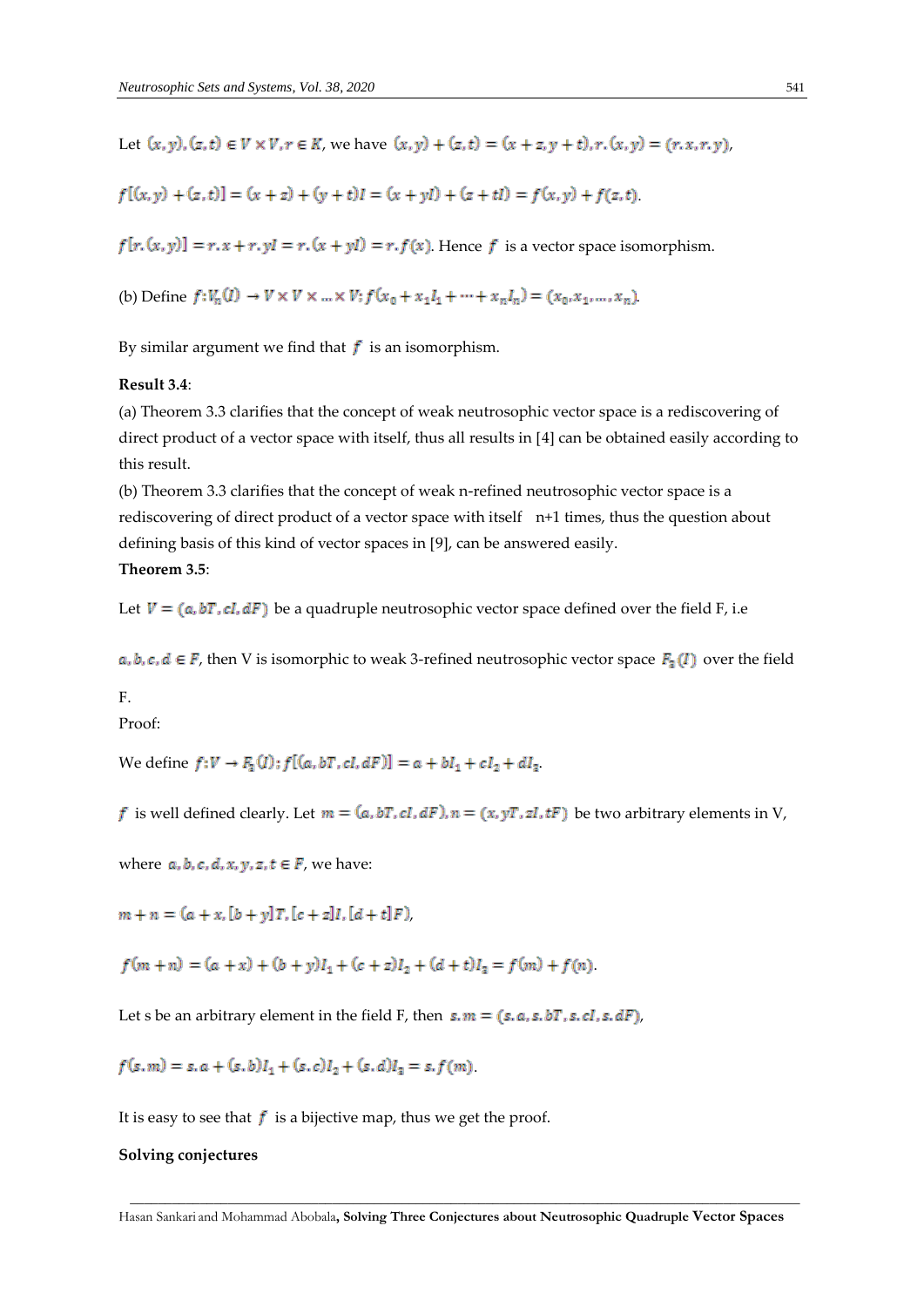## **Theorem 3.6** :

Let  $V = (a, bT, cl, dF)$  be a quadruple neutrosophic vector space defined over the field R, then V is

isomorphic to  $R \times R \times R \times R$ .

## Proof:

By Theorem 3.5, we find that  $V \cong R_3(I)$ , by Theorem 3.3, we find that  $R_3(I) \cong R \times R \times R \times R$ , thus

 $V \cong R \times R \times R \times R$ 

## **Theorem 3.7**:

Let  $V = (a, bT, cI, dF)$  be a quadruple neutrosophic vector space defined over the field C, then V is

isomorphic to  $C \times C \times C \times C$ .

#### Proof:

By Theorem 3.5, we find that  $V \cong C_3(I)$ , by Theorem 3.3, we find that  $C_3(I) \cong C \times C \times C \times C$ , thus

# $V \cong C \times C \times C \times C$

#### **Theorem 3.8**:

Let  $V = (a, bT, cI, dF)$  be a quadruple neutrosophic vector space defined over the field  $Z_p$ , then V is

isomorphic to  $Z_p \times Z_p \times Z_p \times Z_p$ .

Proof:

By Theorem 3.5, we find that  $V \cong Z_{p,q}(I)$ , by Theorem 3.3, we find that  $Z_{p,q}(I) \cong Z_p \times Z_p \times Z_p \times Z_p$ ,

thus

 $V \cong Z_p \times Z_p \times Z_p \times Z_p$ .

## **5. Conclusion**

In this paper we have answered Smarandache's conjectures in neutrosophic quadruple vector space (NQ vector space) by investigating the algebraic relations between n-refined neutrosophic vector spaces and quadruple neutrosophic vector spaces. Also, we have proved that every weak m-refined neutrosophic vector space is a homomorphic image of n-refined neutrosophic vector space, where m  $\leq n$ .

**Funding:**: This research received no external funding

**Conflicts of Interest:** The authors declare no conflict of interest

## **References**